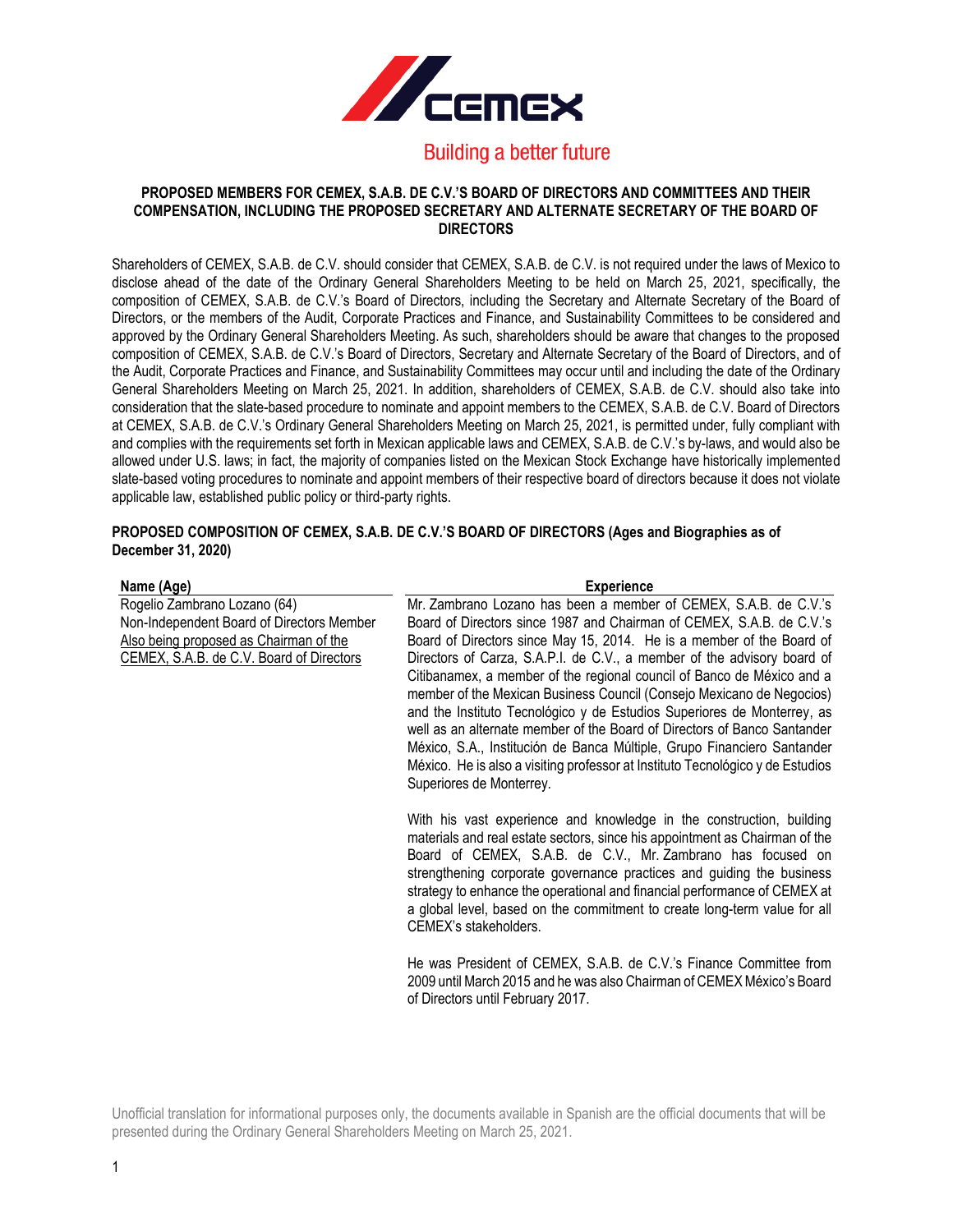

He holds an Industrial and Systems Engineering degree from the Instituto Tecnológico y de Estudios Superiores de Monterrey and an M.B.A. from the Wharton Business School of the University of Pennsylvania (1980).

He is a grandson of the late Mr. Lorenzo Zambrano Gutiérrez, one of CEMEX, S.A.B. de C.V.'s founders, and a son of Mr. Marcelo Zambrano Hellion, who was a member of CEMEX, S.A.B. de C.V.'s Board of Directors from 1957 until his passing away and Chairman of the Board of Directors from 1979 to 1995. He has a family relationship with Tomás Milmo Santos, Ian Christian Armstrong Zambrano and Marcelo Zambrano Lozano, who are all members of CEMEX, S.A.B. de C.V.'s Board of Directors.<sup>1</sup>

| Name (Age)                                                                         | <b>Experience</b>                                                                                                                                                                                                                                                                                                                                                                                                                                                                                                                                                                                                                                                                                                                                                                                                                                                                                                                                                                                                                                                                                                                               |  |
|------------------------------------------------------------------------------------|-------------------------------------------------------------------------------------------------------------------------------------------------------------------------------------------------------------------------------------------------------------------------------------------------------------------------------------------------------------------------------------------------------------------------------------------------------------------------------------------------------------------------------------------------------------------------------------------------------------------------------------------------------------------------------------------------------------------------------------------------------------------------------------------------------------------------------------------------------------------------------------------------------------------------------------------------------------------------------------------------------------------------------------------------------------------------------------------------------------------------------------------------|--|
| Fernando Ángel González Olivieri (66)<br>Non-Independent Board of Directors Member | Mr. González Olivieri has been a member of CEMEX, S.A.B. de C.V.'s Board<br>of Directors since March 26, 2015. He has been CEMEX, S.A.B. de C.V.'s<br>Chief Executive Officer since May 15, 2014, and he is also a member of the<br>Board of Directors of Grupo Cementos de Chihuahua, S.A.B. de C.V. and<br>Axtel, S.A.B. de C.V., both of which are publicly listed in Mexico, and of<br>Tecmilenio of the Instituto Tecnológico y de Estudios Superiores de<br>Monterrey.                                                                                                                                                                                                                                                                                                                                                                                                                                                                                                                                                                                                                                                                    |  |
|                                                                                    | With his deep knowledge of CEMEX and the markets in which CEMEX<br>operates, Mr. Gonzalez brings to the CEMEX, S.A.B. de C.V. Board of<br>Directors a global vision and leadership that directly contributes to the<br>formulation and the integral implementation of CEMEX's global business<br>strategy.                                                                                                                                                                                                                                                                                                                                                                                                                                                                                                                                                                                                                                                                                                                                                                                                                                      |  |
|                                                                                    | He joined CEMEX in 1989 and from that year through 1994 occupied<br>different positions within CEMEX in the Strategic Planning, Business<br>Development and Human Resources departments. He then served as<br>Corporate Vice-President of Strategic Planning from 1994 to 1998, President<br>of CEMEX Venezuela, S.A.C.A. from 1998 to 2000, President of CEMEX<br>Asia from 2000 to May 2003 and President of CEMEX's South, Central<br>American and the Caribbean region from May 2003 to February 2005. He<br>was appointed President of CEMEX's former European Region in March<br>2005, President of CEMEX's former Europe, Middle East, Africa, Asia and<br>Australia Region in February 2007 and CEMEX's Executive Vice President<br>of Planning and Development in May 2009. In February 2010, Mr. González<br>Olivieri was appointed CEMEX's Executive Vice President of Planning and<br>Finance and, in 2011, was also appointed CEMEX's Chief Financial Officer.<br>He held these positions until he was named Chief Executive Officer in 2014.<br>He was a member of the Board of Directors of CEMEX México until February<br>2017. |  |

<sup>1</sup> Under Mexican law, Board of Directors members who have a family relationship up to the fourth degree with other Board of Directors members and/or Relevant Executives are considered non-independent.

Unofficial translation for informational purposes only, the documents available in Spanish are the official documents that will be presented during the Ordinary General Shareholders Meeting on March 25, 2021.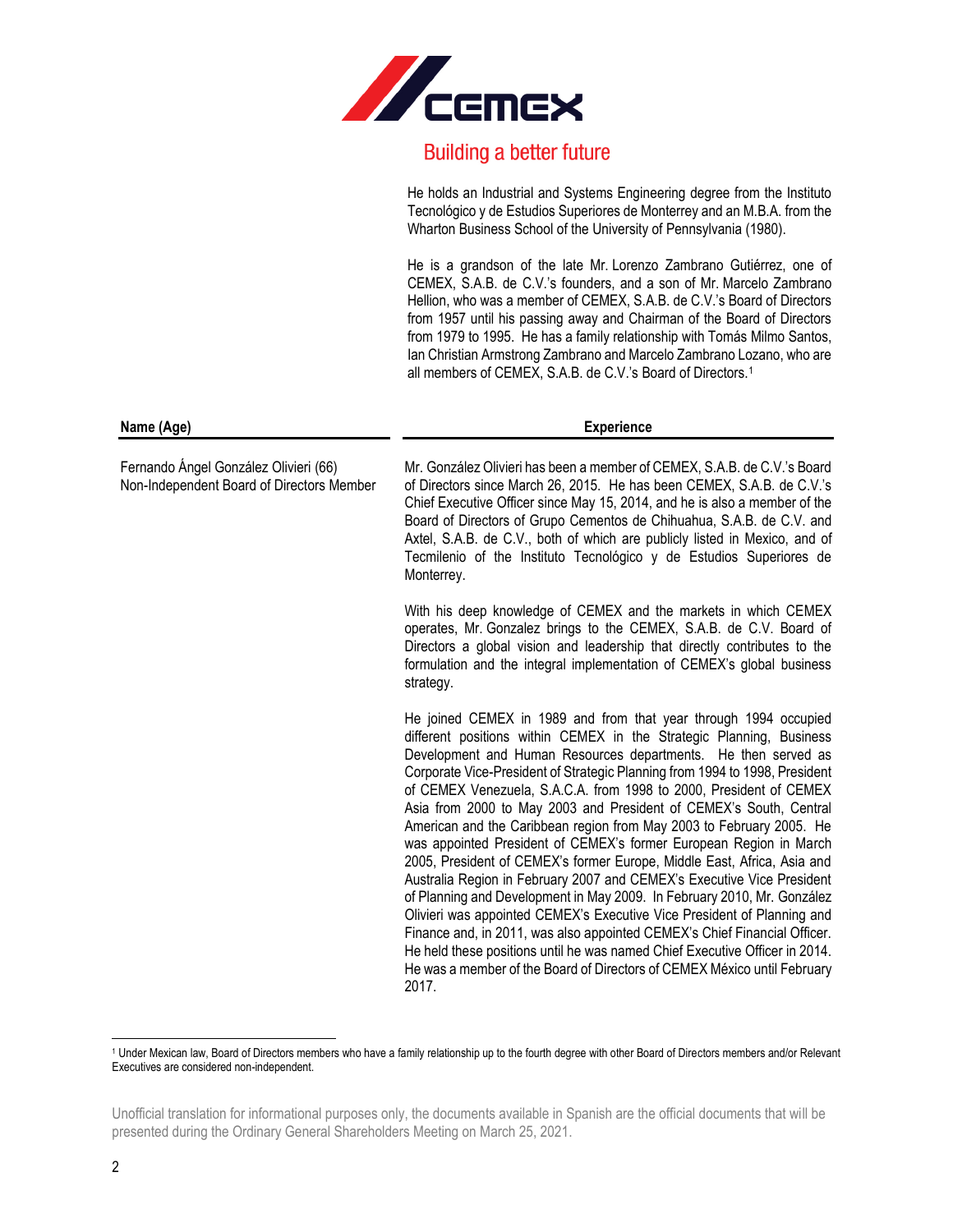

Mr. González Olivieri earned his B.A. and M.B.A. degrees from the Instituto Tecnológico y de Estudios Superiores de Monterrey.

member and President of RIC Energy Mexico, which is a qualified energy services provider and power generator. Mr. Armstrong Zambrano is also member of the Boards of Directors of Tec Salud and Fondo Zambrano Hellion. With his experience in the financial and energy sectors, Mr. Armstrong Zambrano has advised and carried out several projects with

| Name (Age)                                                                         | <b>Experience</b>                                                                                                                                                                                                                                                                                                                                                                                                                                                                                                                                                                                                                                                                                                                                                                                                                                                                                                                                                                                                                                                                                                                                                                                                                     |
|------------------------------------------------------------------------------------|---------------------------------------------------------------------------------------------------------------------------------------------------------------------------------------------------------------------------------------------------------------------------------------------------------------------------------------------------------------------------------------------------------------------------------------------------------------------------------------------------------------------------------------------------------------------------------------------------------------------------------------------------------------------------------------------------------------------------------------------------------------------------------------------------------------------------------------------------------------------------------------------------------------------------------------------------------------------------------------------------------------------------------------------------------------------------------------------------------------------------------------------------------------------------------------------------------------------------------------|
| Marcelo Zambrano Lozano (65)<br>Non-Independent Board of Directors Member          | Mr. Zambrano Lozano has been a member of the Board of Directors of<br>CEMEX, S.A.B. de C.V. since March 31, 2017 and a member of the<br>Sustainability Committee of CEMEX, S.A.B. de C.V. from July 27, 2017 to<br>the present date. He is a founding partner and Executive Chairman of the<br>Board of Directors of Carza, S.A.P.I. de C.V., a recognized real estate<br>development company mainly in the residential, commercial and industrial<br>sectors, and a member of the executive management of the development<br>trust known for its ticker symbol as "CARZACK 18", which is traded in the<br>stock exchange in Mexico. He is also a member of the boards of directors<br>of Green Paper (formerly Productora de Papel, S.A. de C.V.), Fibra Inn (a<br>trust traded in the stock exchange in Mexico and in the OTC market in the<br>United States) and Grupo Vigia, S.A. de C.V., as well as an alternate member<br>of the Board of Directors of Regional, S.A.B. de C.V., a publicly listed<br>company in Mexico. Furthermore, he is a member of the General Board of<br>Universidad de Monterrey, A.C. (UDEM) and of the General Board of<br>Teléfonos de México, S.A.B. de C.V., a publicly listed company in Mexico. |
|                                                                                    | His detailed knowledge of the real estate and construction industries, as well<br>as the construction materials sector, provides the CEMEX, S.A.B. de C.V.<br>Board of Directors with an extensive view of the main trends in the sector,<br>thus helping CEMEX to anticipate and satisfy the needs of customers in each<br>of the market segments CEMEX participates in.                                                                                                                                                                                                                                                                                                                                                                                                                                                                                                                                                                                                                                                                                                                                                                                                                                                             |
|                                                                                    | He graduated with a degree in Marketing from the Instituto Tecnológico y de<br>Estudios Superiores de Monterrey.                                                                                                                                                                                                                                                                                                                                                                                                                                                                                                                                                                                                                                                                                                                                                                                                                                                                                                                                                                                                                                                                                                                      |
|                                                                                    | Mr. Zambrano Lozano has a familial relationship with Mr. Rogelio Zambrano<br>Lozano, Chairman of CEMEX, S.A.B. de C.V.'s Board of Directors, Tomás<br>Milmo Santos and Ian Christian Armstrong Zambrano, both members of<br>CEMEX, S.A.B. de C.V.'s Board of Directors.                                                                                                                                                                                                                                                                                                                                                                                                                                                                                                                                                                                                                                                                                                                                                                                                                                                                                                                                                               |
| Name (Age)                                                                         | <b>Experience</b>                                                                                                                                                                                                                                                                                                                                                                                                                                                                                                                                                                                                                                                                                                                                                                                                                                                                                                                                                                                                                                                                                                                                                                                                                     |
| Ian Christian Armstrong Zambrano (40)<br>Non-Independent Board of Directors Member | Mr. Armstrong Zambrano has been a member of CEMEX, S.A.B. de C.V.'s<br>Board of Directors since March 26, 2015, and a member of the Sustainability<br>Committee of CEMEX, S.A.B. de C.V. since it was established on<br>September 25, 2014. He is a founding partner and President of Biopower,<br>which provides the private and public sectors with voltage optimization<br>solutions and services related to quality of energy, as well as a founding                                                                                                                                                                                                                                                                                                                                                                                                                                                                                                                                                                                                                                                                                                                                                                              |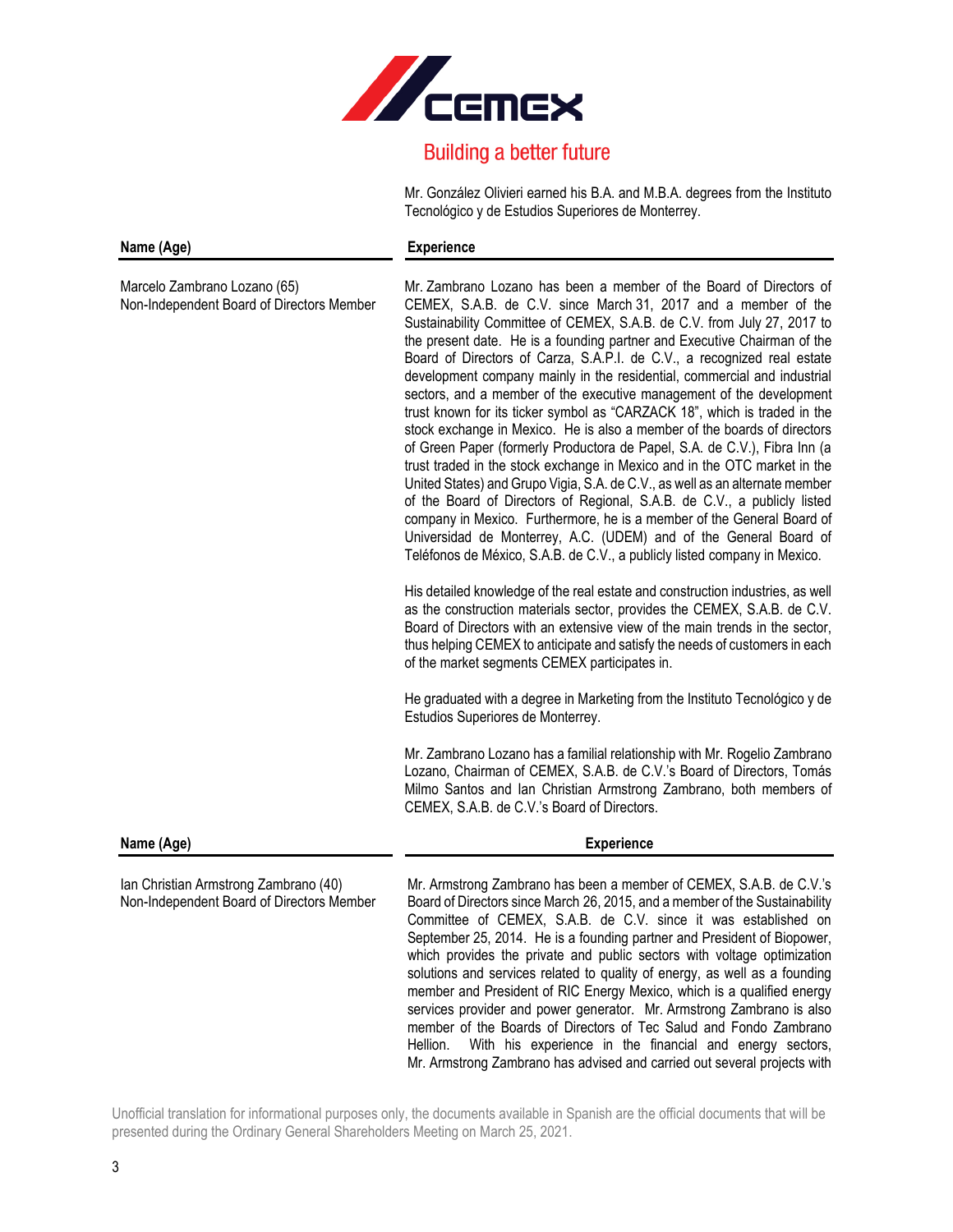

leading multinational companies in Mexico. Thus, in addition to contributing his knowledge to CEMEX, S.A.B. de C.V.'s Sustainability Committee to evaluate energy projects, he provides strategic guidance to the CEMEX, S.A.B. de C.V.'s Board of Directors for the development and global expansion of CEMEX.

He had previously been a provisional member of CEMEX, S.A.B. de C.V.'s Board of Directors since May 15, 2014 until March 2015 and was Vice President of Promotion and Analysis at Evercore Casa de Bolsa.

Mr. Armstrong Zambrano is a graduate in Business Administration from the Instituto Tecnológico y de Estudios Superiores de Monterrey and holds an M.B.A. from the IE Business School.

He has a familial relationship with Rogelio Zambrano Lozano, Chairman of CEMEX, S.A.B. de C.V.'s Board of Directors, and Marcelo Zambrano Lozano, a member of CEMEX, S.A.B. de C.V.'s Board of Directors.

#### **Name (Age) Experience**

Mr. Milmo Santos has been a member of CEMEX, S.A.B. de C.V.'s Board of Directors since 2006. He is Chairman of the Board of Directors and CEO of Grupo Perseus, a company focused on the energy sector, as well as Vice President of the Board of Directors of Thermion Energy Group. He is Co-Chairman of the telecommunications company Axtel, S.A.B. de C.V. (a publicly listed company in Mexico) and member of the Board of Directors of Promotora Ambiental, S.A. Likewise, he is a member of the directive board of the Instituto Tecnológico y de Estudios Superiores de Monterrey and Chairman of the Board of Directors of Tec Salud and Alianza Educativa Ciudadana por Nuevo León, a non-profit organization.

Mr. Milmo Santos is an entrepreneur with decades of experience in the industrial, energy and telecommunications sectors, which provides to the CEMEX, S.A.B. de C.V. Board of Directors insight into the various markets where CEMEX, S.A.B. de C.V. operates around the world.

He served as an alternate member of CEMEX, S.A.B. de C.V.'s Board of Directors from 2001 to 2006, member of CEMEX, S.A.B. de C.V.'s Finance Committee from 2009 to 2015, and as member of the Board of Directors of CEMEX México until 2017.

He graduated with a degree in Economics from Stanford University.

Mr. Milmo Santos has a family relationship with Rogelio Zambrano Lozano, Chairman of CEMEX, S.A.B. de C.V.'s Board of Directors, and Marcelo Zambrano Lozano, member of CEMEX, S.A.B. de C.V.'s Board of Directors.

Unofficial translation for informational purposes only, the documents available in Spanish are the official documents that will be presented during the Ordinary General Shareholders Meeting on March 25, 2021.

Tomás Milmo Santos (56) Non-Independent Board of Directors Member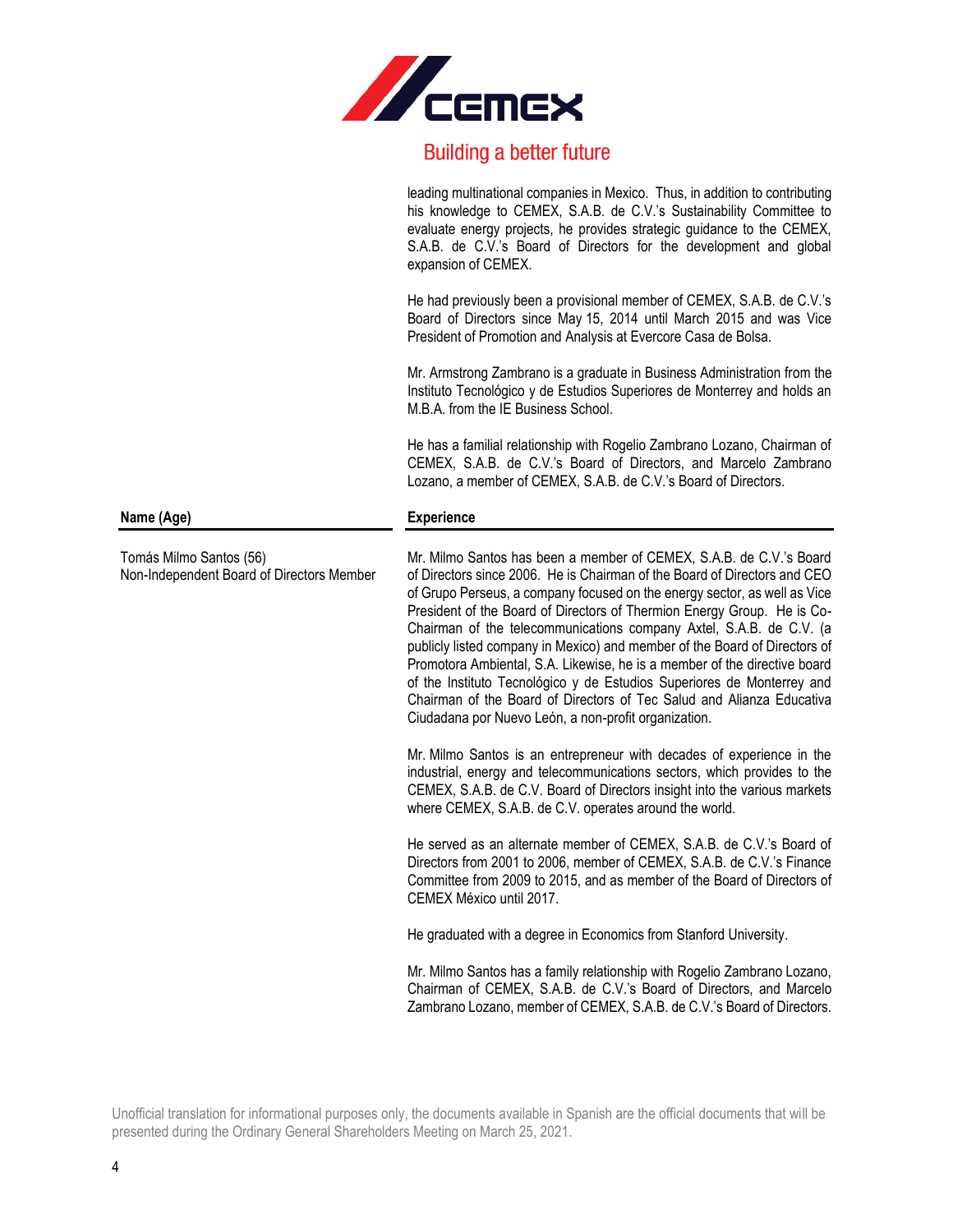

#### **Name (Age) Experience**

Armando J. García Segovia (68) Independent Board of Directors Member Also being proposed as Chairman of CEMEX, S.A.B. de C.V.'s Sustainability Committee

Mr. García Segovia has been a member of CEMEX, S.A.B. de C.V.'s Board of Directors since 1983 and a member of the Sustainability Committee of CEMEX, S.A.B. de C.V. since it was established on September 25, 2014. He is a member of the Board of Directors of Hoteles City Express, S.A.P.I. de C.V. and of Innovación y Conveniencia, S.A. de C.V. (formerly Grupo Chapa, S.A. de C.V.), as well as an alternate member of the Board of Directors of Grupo Cementos de Chihuahua, S.A.B. de C.V., a publicly listed company in Mexico. He is also a member of the Board of Directors of Universidad de Monterrey, A.C. (UDEM), and Vice President of the Patronato del Museo de la Fauna y Ciencias Naturales, A.B.P., as well as member of the Consejo de Participación Ciudadana de Parques y Vida Silvestre de Nuevo León. Mr. García Segovia is also honorary consul in Monterrey of the Kingdom of Denmark. He is also founder and Chairman of the Board of Directors of Comenzar de Nuevo, A.C. a non-profit organization.

He brings to the CEMEX, S.A.B. de C.V. Board of Directors a considerable level of detailed knowledge of different aspects of CEMEX, as well as a commitment to the care and conservation of nature, which allows him to make significant contributions to the constant strengthening of CEMEX's sustainability policy, a central component of CEMEX's business strategy focused on creating long-term value.

He initially joined CEMEX in 1975, was employed at Cydsa, S.A. from 1979 to 1981, at Conek, S.A. de C.V. from 1981 to 1985 and rejoined CEMEX in 1985. During his second stint at CEMEX, he occupied multiple positions from 1985 to March 2010, being Director of Operations, Strategic Planning, Corporate Services and Affiliates, Development, and also Executive Vice President of Development, and of Technology, Energy and Sustainability. He was also Vice President of the Mexican Employers' Association (Confederación Patronal de la República Mexicana or "COPARMEX"), member of the Board and former Chairman of the Private Sector Center for Sustainable Development Studies (Centro de Estudios del Sector Privado para el Desarrollo Sustentable), former Chairman of COPARMEX Nuevo León, Chairman and member of the Board of Directors of Gas Industrial de Monterrey, S.A. de C.V., served as Chairman of an Advisory Board of the School of Engineering and Information Technology of the Instituto Tecnológico y de Estudios Superiores de Monterrey, a member of the Board of Directors of the World Environmental Center and President of the Advisory Council of Flora y Fauna del Estado de Nuevo León, A.C.

He is a graduate of the Instituto Tecnológico y de Estudios Superiores de Monterrey with a degree in Mechanical Engineering and Administration and holds an M.B.A. from the University of Texas.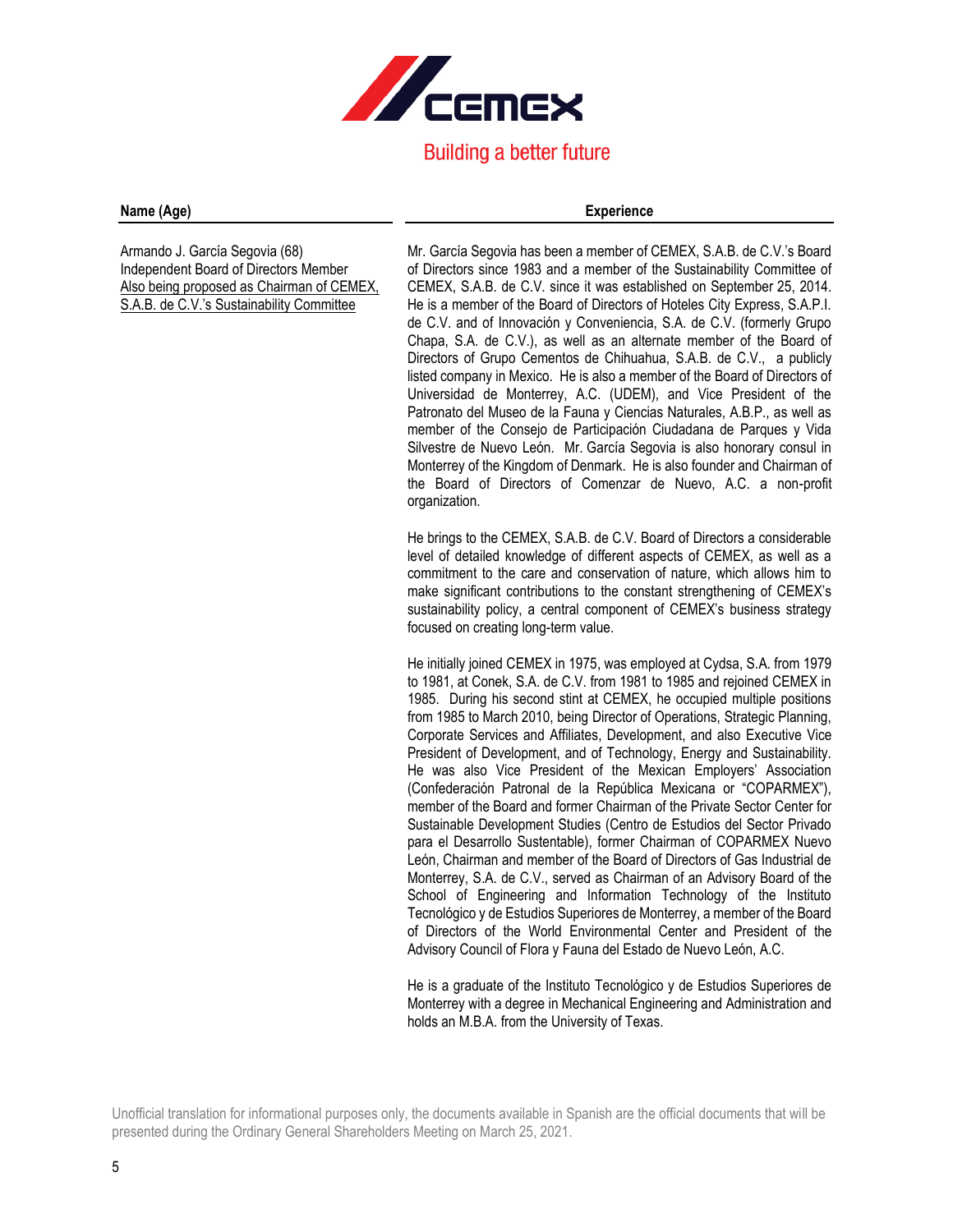

He has a familial relationship with Rodolfo García Muriel, a member of CEMEX, S.A.B. de C.V.'s Board of Directors.

| Name (Age)                                                          | <b>Experience</b>                                                                                                                                                                                                                                                                                                                                                                                                                                                                                                                                                                                                                                                                             |
|---------------------------------------------------------------------|-----------------------------------------------------------------------------------------------------------------------------------------------------------------------------------------------------------------------------------------------------------------------------------------------------------------------------------------------------------------------------------------------------------------------------------------------------------------------------------------------------------------------------------------------------------------------------------------------------------------------------------------------------------------------------------------------|
| Rodolfo García Muriel (75)<br>Independent Board of Directors Member | Mr. García Muriel has been a member of CEMEX, S.A.B. de C.V.'s Board of<br>Directors since 1985, a member of the Corporate Practices and Finance<br>Committee since March 26, 2015 and member of the Audit Committee since<br>March 31, 2016. He is Chief Executive Officer of Compañía Industrial de<br>Parras, S.A. de C.V., Chairman of the Board of Directors of Grupo<br>Romacarel, S.A.P.I de C.V., a member of the Board of Directors of Comfort<br>Jet, S.A. de C.V., a member of the Regional Board of Directors of Grupo<br>Financiero CitiBanamex and a member of the directive board of the National<br>Chamber of the Textile Industry (Cámara Nacional de la Industria Textil). |
|                                                                     | He is a business leader with a long history as a founder, director and<br>president of many different companies in the manufacturing, construction,<br>transport and communications industries, among others, thereby<br>contributing his vast experience and a wide vision of the global business<br>environment to CEMEX, S.A.B. de C.V.'s Board of Directors.                                                                                                                                                                                                                                                                                                                              |
|                                                                     | He was a member of CEMEX, S.A.B. de C.V.'s Finance Committee from<br>2009 until March 2015, as well as a member of CEMEX México's Board of<br>Directors until February 2017.                                                                                                                                                                                                                                                                                                                                                                                                                                                                                                                  |
|                                                                     | He graduated with a degree in Electric Mechanical Engineering from the<br>Universidad Iberoamericana and completed a specialized program in<br>Business Administration at Harvard University and at the Anderson School<br>of the University of California in Los Angeles (UCLA).                                                                                                                                                                                                                                                                                                                                                                                                             |
|                                                                     | Mr. García Muriel has a familial relationship with Mr. Armando J. García<br>Segovia, a member of CEMEX, S.A.B. de C.V.'s Board of Directors.                                                                                                                                                                                                                                                                                                                                                                                                                                                                                                                                                  |
| Name (Age)                                                          | <b>Experience</b>                                                                                                                                                                                                                                                                                                                                                                                                                                                                                                                                                                                                                                                                             |
| Dionisio Garza Medina (66)<br>Independent Board of Directors Member | Mr. Garza Medina has been a member of CEMEX, S.A.B. of C.V.'s Board of<br>Directors since 1995, and on March 26, 2015 he was appointed member<br>and remained as President of the Corporate Practices and Finance<br>Committee until March 28, 2019. He is founder, Chairman of the Board of<br>Directors and CEO of TOPAZ, S.A.P.I. de C.V., a company dedicated to the<br>energy, education and real estate sectors. He is also a member of the Board<br>of Directors of ABC Holding, S.A.P.I. de C.V. and of Compañía Minera<br>Autlán, S.A.B. de C.V. (a publicly listed company in Mexico).                                                                                              |
|                                                                     | With his extensive business experience and in-depth knowledge of the<br>energy, oil and education sectors, the economy and global markets in<br>general, Mr. Garza Medina brings to CEMEX, S.A.B. de C.V.'s Board of                                                                                                                                                                                                                                                                                                                                                                                                                                                                          |

Unofficial translation for informational purposes only, the documents available in Spanish are the official documents that will be presented during the Ordinary General Shareholders Meeting on March 25, 2021.

Directors a strategic vision that contributes to the achievement of CEMEX's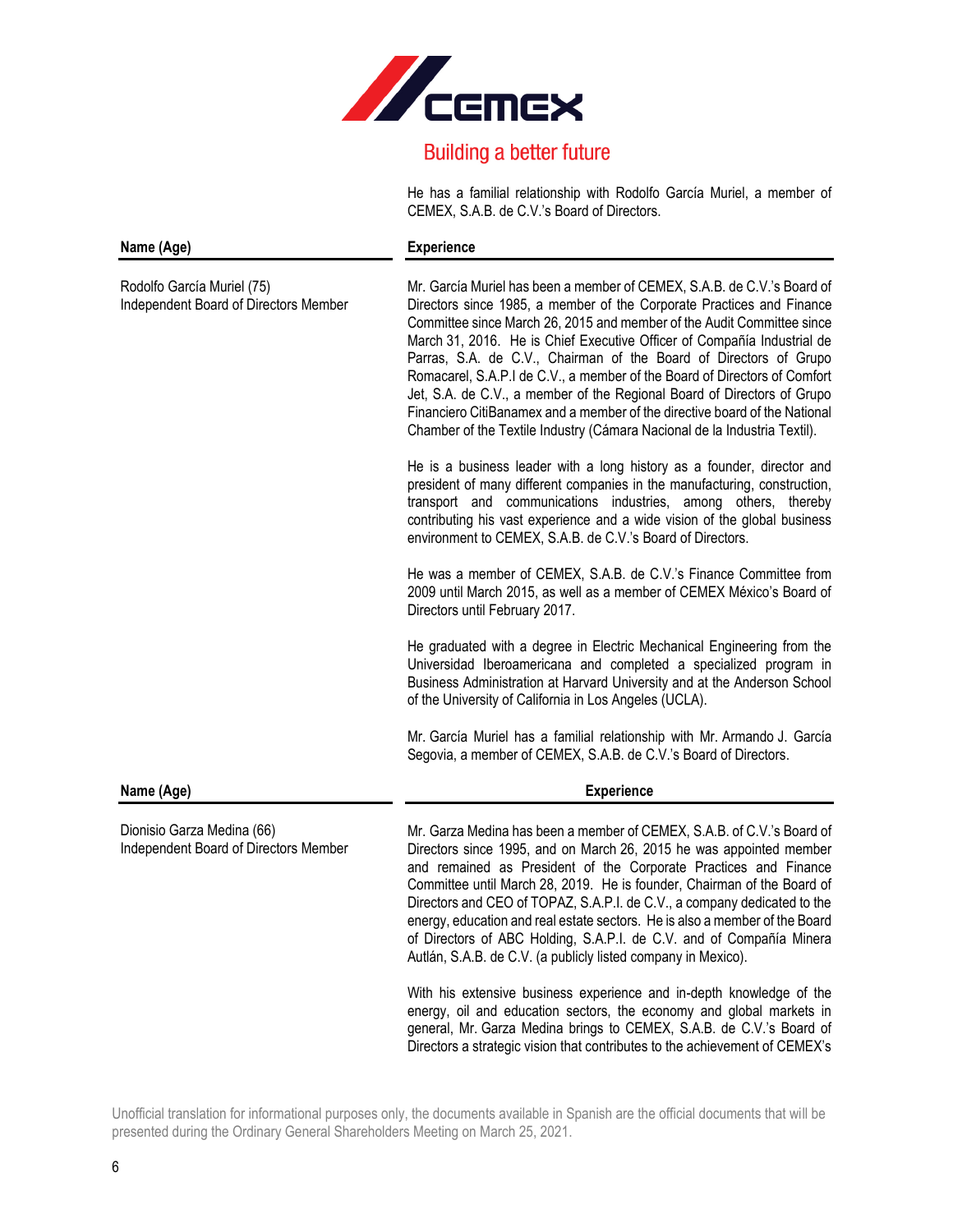

business objectives, including the constant strengthening and improvement of CEMEX's corporate governance practices.

Mr. Garza Medina developed his professional career at ALFA, S.A.B. de C.V., where he held senior executive positions for 35 years, including Chief Executive Officer and Chairman of the Board of Directors, until he retired in March 2010. He was also Chairman of the Board of the University of Monterrey, A.C. for 13 years, as well as member of the Advisory Committee of the David Rockefeller Center for Latin American Studies at Harvard University, the Advisory Council of the Stanford University School of Engineering and the Latin American Advisory Board of the Harvard Business School, where he was President in 2009. He has served as Chairman of the Corporate Practices Committee of CEMEX, S.A.B. of C.V. since 2009.

Mr. Garza Medina graduated as an industrial engineer and holds a Master's degree in Industrial Engineering from Stanford University, where he earned the F. Terman Award. He also holds an M.B.A. from Harvard University.

#### **Name (Age) Experience**

Mr. Fernández Carbajal has been a member of CEMEX, S.A.B. de C.V.'s Board of Directors since February 2012. On March 26, 2015, he was appointed as a member of CEMEX, S.A.B. de C.V.'s Audit Committee, Corporate Practices and Finance Committee and, on April 28, 2016, was elected by CEMEX, S.A.B. de C.V.'s Board of Directors to participate in its Sustainability Committee. On March 28, 2019, Mr. Fernández Carbajal was appointed as President of the Corporate Practices and Finance Committee. He remains a member of these committees. Mr. Fernández Carbajal is also the current Chief Executive Officer of Servicios Administrativos Contry, S.A. de C.V., a privately held company that provides investment management and central administrative services. Furthermore, Mr. Fernández Carbajal is a member of the Board of Directors of Alfa, S.A.B. de C.V. and Fomento Económico Mexicano, S.A.B. de C.V., which are publicly listed in Mexico, as well as of VISA, Inc. (a company that is publicly listed in the New York Stock Exchange).

He has a 38-year business career that has allowed him to gain substantial knowledge in relation to payment systems, financial services and senior leadership experience from his tenure in Grupo Financiero BBVA Bancomer, Mexico´s largest financial services company, in which he served in a diverse array of senior executive roles, including Executive Vice President of Strategic Planning, Deputy President of Systems and Operations, Deputy President and Chief Financial Officer.

His background and career related to the payments and financial services industry enables him to bring a global perspective to CEMEX, S.A.B. de C.V.'s Board of Directors and to provide relevant insights in relation to strategic planning, operations and management and an enhanced

Unofficial translation for informational purposes only, the documents available in Spanish are the official documents that will be presented during the Ordinary General Shareholders Meeting on March 25, 2021.

Francisco Javier Fernández Carbajal (65) Independent Board of Directors Member Also being proposed as Chairman of CEMEX, S.A.B. de C.V.'s Corporate Practices and Finance Committee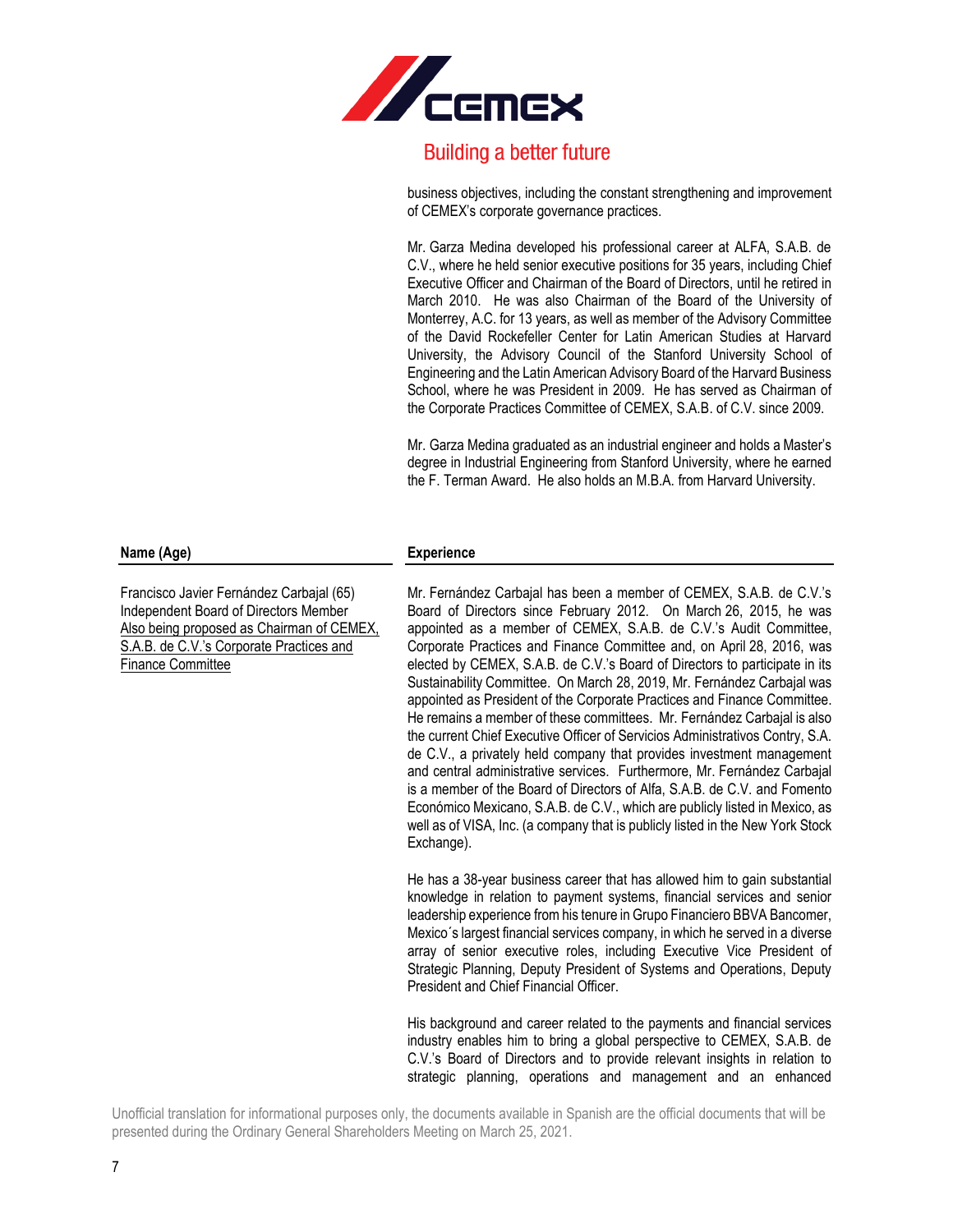

|                                                                     | understanding of risk management of large, complex organizations. In<br>addition, as the Chief Financial Officer of a large publicly traded company,<br>and through his board and committee membership in several large<br>companies in Mexico and the United States, he has accumulated extensive<br>experience in corporate finance and accounting, financial reporting and<br>internal controls, and human resources and compensation, which<br>contributes to his service on CEMEX, S.A.B. de C.V.'s Board of Directors.<br>He graduated with a degree in Electric Mechanical Engineering from the                                                                                                                                                                                                                                                                                  |
|---------------------------------------------------------------------|-----------------------------------------------------------------------------------------------------------------------------------------------------------------------------------------------------------------------------------------------------------------------------------------------------------------------------------------------------------------------------------------------------------------------------------------------------------------------------------------------------------------------------------------------------------------------------------------------------------------------------------------------------------------------------------------------------------------------------------------------------------------------------------------------------------------------------------------------------------------------------------------|
|                                                                     | Instituto Tecnológico y de Estudios Superiores de Monterrey and holds an<br>M.B.A. from Harvard Business School.                                                                                                                                                                                                                                                                                                                                                                                                                                                                                                                                                                                                                                                                                                                                                                        |
| Name (Age)                                                          | <b>Experience</b>                                                                                                                                                                                                                                                                                                                                                                                                                                                                                                                                                                                                                                                                                                                                                                                                                                                                       |
| Armando Garza Sada (63)<br>Independent Board of Directors Member    | Mr. Garza Sada has been a member of CEMEX, S.A.B. de C.V.'s Board of<br>Directors and Corporate Practices and Finance Committee since March 26,<br>2015. Mr. Garza Sada is the Chairman of the Board of Directors of ALFA,<br>S.A.B. de C.V., a public company with a business portfolio that includes<br>refrigerated food, petrochemicals, aluminum auto parts, IT and<br>communications, and hydrocarbons, with operations in 28 countries. He is<br>a member of the Board of Directors of Alpek, S.A.B. de C.V., Axtel, S.A.B.<br>de C.V., BBVA Bancomer, Nemak, S.A.B. de C.V., El Puerto de Liverpool,<br>S.A.B. de C.V., Grupo Lamosa, S.A.B. de C.V., Fomento Económico<br>Mexicano, S.A.B. de C.V. and Grupo Proeza, S.A.P.I. de C.V., several of<br>which are publicly listed companies in Mexico, as well as Instituto<br>Tecnológico y de Estudios Superiores de Monterrey. |
|                                                                     | Mr. Garza Sada's performance at the highest corporate level in companies<br>in the manufacturing sectors provides CEMEX, S.A.B. de C.V.'s Board of<br>Directors with unique insight on the global economic and commercial<br>landscape, thus allowing the constant improvement of CEMEX's business<br>strategy.                                                                                                                                                                                                                                                                                                                                                                                                                                                                                                                                                                         |
|                                                                     | He also has participated in university and think tank boards, thus developing<br>knowledge on education and economic development.                                                                                                                                                                                                                                                                                                                                                                                                                                                                                                                                                                                                                                                                                                                                                       |
|                                                                     | Mr. Garza Sada holds a Bachelor's degree from the Massachusetts Institute<br>of Technology and an M.B.A. from Stanford University.                                                                                                                                                                                                                                                                                                                                                                                                                                                                                                                                                                                                                                                                                                                                                      |
| Name (Age)                                                          | <b>Experience</b>                                                                                                                                                                                                                                                                                                                                                                                                                                                                                                                                                                                                                                                                                                                                                                                                                                                                       |
| David Martínez Guzmán (63)<br>Independent Board of Directors Member | Mr. Martínez Guzmán has been a member of CEMEX, S.A.B. de C.V.'s<br>Board of Directors since March 26, 2015. Mr. Martínez Guzmán is the<br>Principal and founder of Fintech Advisory Inc., successor of Fintech, Inc.,<br>and managing director of its London subsidiary Fintech Advisory, Ltd. He<br>serves on the boards of Mexican companies Alfa, S.A.B. de C.V., Vitro,                                                                                                                                                                                                                                                                                                                                                                                                                                                                                                            |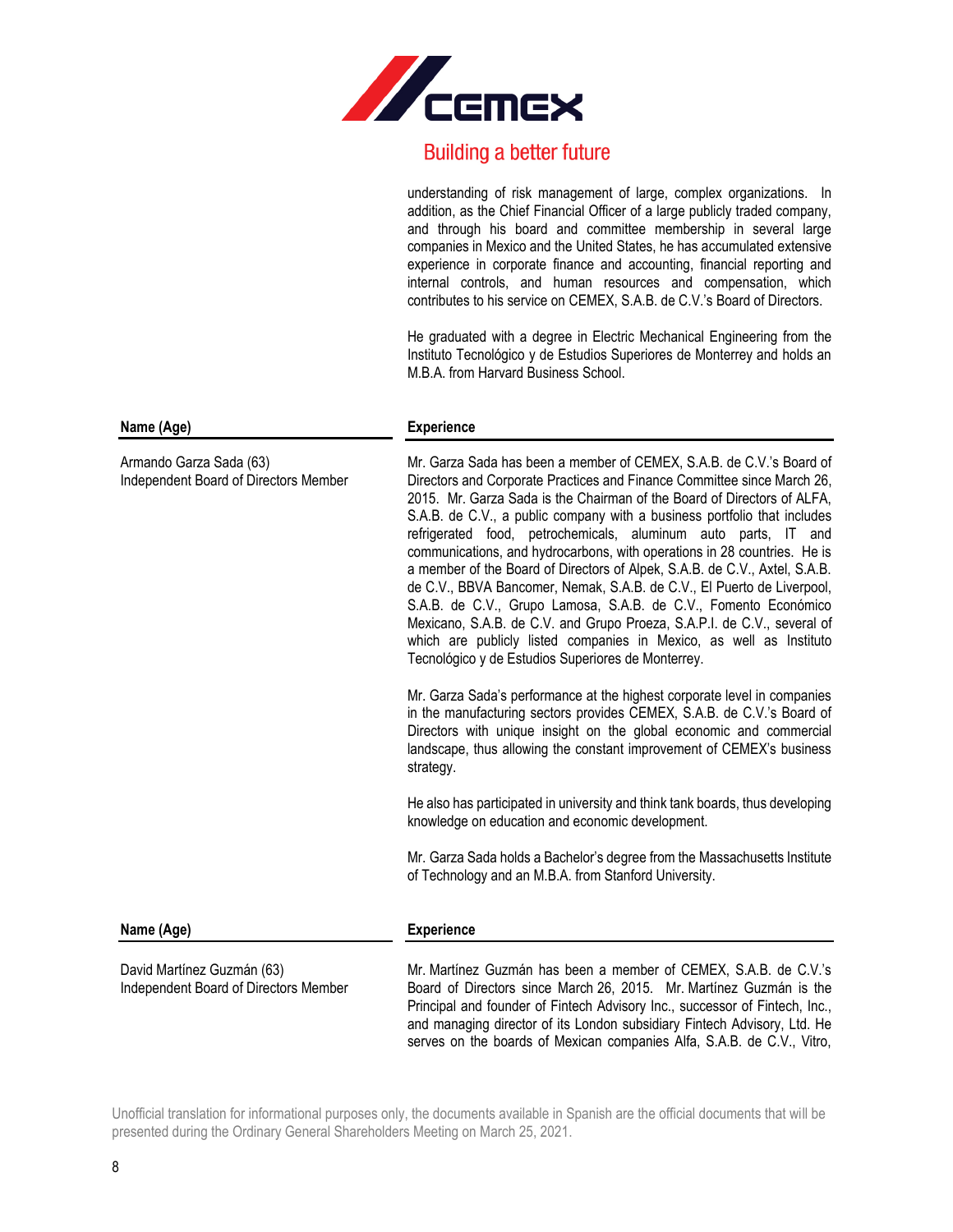

S.A.B. de C.V., ICA Tenedora, S.A. de C.V., as well as the board of Sabadell Bank in Spain, all of which are public listed companies in Mexico and Spain.

He brings extensive knowledge and expertise in the financial sector and global markets to CEMEX, S.A.B. de C.V.'s Board of Directors, which allows Mr. Martínez Guzmán to provide significant guidance regarding CEMEX's financial strategy and contribute directly to CEMEX's business strategy focused on regaining CEMEX's investment grade credit metrics.

After receiving his M.B.A. in 1984, Mr. Martínez Guzmán joined Citibank, N.A. in New York in the Latin America Sovereign Restructuring unit, where he helped coordinate the 1984 Argentina Financing Plan and subsequent restructuring.

In 1987, he formed Fintech in New York to trade and structure transactions in both sovereign and corporate debt of emerging economies and is recognized as one of the earliest participants in the secondary market for these securities. Since its formation, Fintech has participated in most of the sovereign debt restructurings around the world, starting with the Brady Plan in the 1980s, which was developed to provide substantial debt relief to countries suffering from economic stagnation and to stimulate growth and enable those countries to regain access to global capital markets.

In the corporate sector, over the last three decades, Mr. Martínez Guzmán has consistently pursued high-value strategic investments through numerous restructurings across various industries in Latin America, forging partnerships with local shareholders and management. Over the last decade, Mr. Martínez Guzmán has also pursued strategic investments in the Eurozone periphery. His involvement in the region also includes active participation in the recapitalization process of systemically important banks in Greece, Spain and Italy.

Mr. Martínez Guzmán holds an M.B.A. from Harvard Business School. He holds a Bachelor of Arts degree in Philosophy from the Universitas Gregoriana in Rome, Italy, and a Bachelor of Science degree in Mechanical and Electrical Engineering from the Universidad Nacional Autónoma de México.

following publicly listed companies in Mexico: Grupo Financiero Banorte, S.A.B. de C.V., Compañía Minera Autlán, S.A.B. de C.V. and Gruma, S.A.B.

| Everardo Elizondo Almaguer (77)           | Mr. Elizondo Almaguer has been a member of CEMEX, S.A.B. de C.V.'s       |
|-------------------------------------------|--------------------------------------------------------------------------|
| Independent Board of Directors Member     | Board of Directors since March 31, 2016, a member of the Audit Committee |
| Also being proposed as Chairman of CEMEX, | since April 5, 2018 and on March 28, 2019, he was appointed Chairman of  |
| S.A.B. de C.V.'s Audit Committee          | the Audit Committee. Mr. Elizondo is a professor of Macroeconomics at    |
|                                           | EGADE Business School of the Instituto Tecnológico y de Estudios         |
|                                           | Superiores de Monterrey and the School of Economics of the Universidad   |
|                                           | Autónoma de Nuevo León. He is a member of the Board of Directors of the  |

**Name (Age) Experience**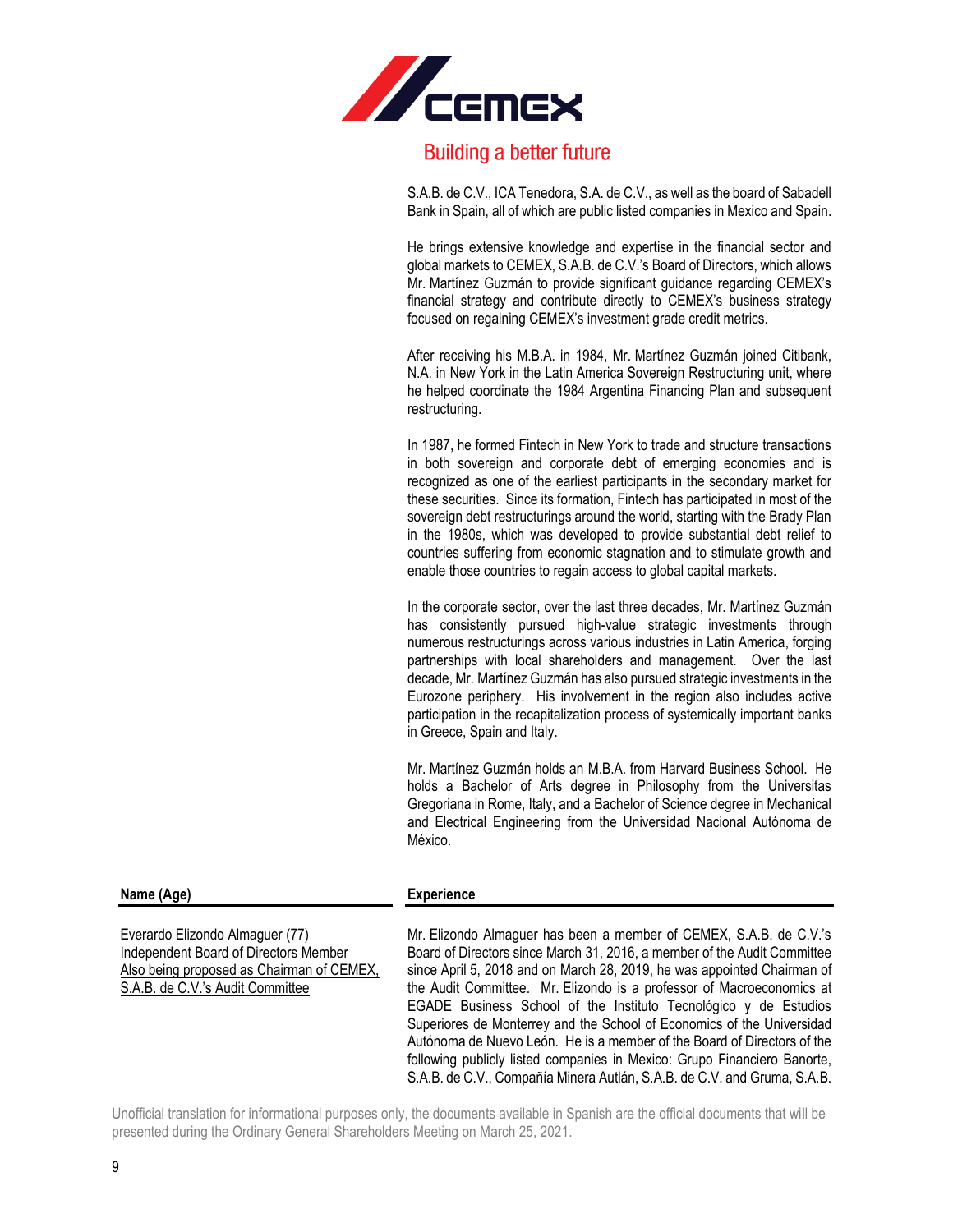

de C.V. He is also a member of the Board of Directors of Afore XXI-Banorte, S.A. and Rassini, S.A. de C.V.

With his renowned career as a financial analyst, exemplary public official and university scholar, Mr. Elizondo Almaguer brings to CEMEX, S.A.B. de C.V.'s Board of Directors an extensive knowledge of the financial system and the macroeconomic environment at the international level, contributing to the strategy design and business initiatives to enhance CEMEX's growth. In particular, he is being proposed as the President of CEMEX, S.A.B. de C.V.'s Audit Committee, where he qualifies as a "financial expert" for purposes of the Sarbanes-Oxley Act of 2002, as a result of the expertise he has gained through experience in, and an understanding of, internal control over financial reporting, as well as oversight of independent auditors in companies that have been publicly listed in Mexico and in the United States, with respect to the preparation, auditing or evaluation of financial statements, which is supplemented with several decades of experience in the banking/finance industry and academia.

He was the director for economic studies at Alfa, S.A.B. de C.V. and Grupo Financiero BBVA Bancomer, S.A. de C.V. Additionally, he founded and was the director of the Graduate School of Economics of the Universidad Autónoma de Nuevo León and he was deputy governor of the Banco de México from 1998 to 2008.

Mr. Elizondo Almaguer is a graduate in Economics from the Universidad Autónoma de Nuevo León, holds a Master's degree in Economics from the University of Wisconsin-Madison and a certificate from Harvard University's International Tax Program.

| Name (Age)                                                                      | <b>Experience</b>                                                                                                                                                                                                                                                                                                                                                                                                    |
|---------------------------------------------------------------------------------|----------------------------------------------------------------------------------------------------------------------------------------------------------------------------------------------------------------------------------------------------------------------------------------------------------------------------------------------------------------------------------------------------------------------|
| Ramiro Gerardo Villarreal Morales (73)<br>Independent Board of Directors Member | Mr. Villarreal Morales has been a member of the Board of Directors of<br>CEMEX, S.A.B. de C.V. since 2017. He is also a member of the Board of<br>Directors of Grupo Cementos de Chihuahua, S.A.B. de C.V., the real estate<br>development company Vinte Viviendas Integrales, S.A.B. de C.V. and<br>Banco Bancrea, S.A. Institución de Banca Multíple, several of which are<br>publicly listed companies in Mexico. |
|                                                                                 | With his vast knowledge and experience within CEMEX, Mr. Villarreal<br>Morales offers CEMEX, S.A.B. de C.V.'s Board of Directors key guidance in<br>regulatory and legal matters, as well as extensive knowledge related to<br>corporate governance and financial transactions issues.                                                                                                                               |
|                                                                                 | Mr. Villarreal Morales has more than 50 years of professional experience in<br>the legal and financial fields. He joined CEMEX in 1987 as General Legal<br>Director and served in different positions, including Executive Vice President                                                                                                                                                                            |

Unofficial translation for informational purposes only, the documents available in Spanish are the official documents that will be presented during the Ordinary General Shareholders Meeting on March 25, 2021.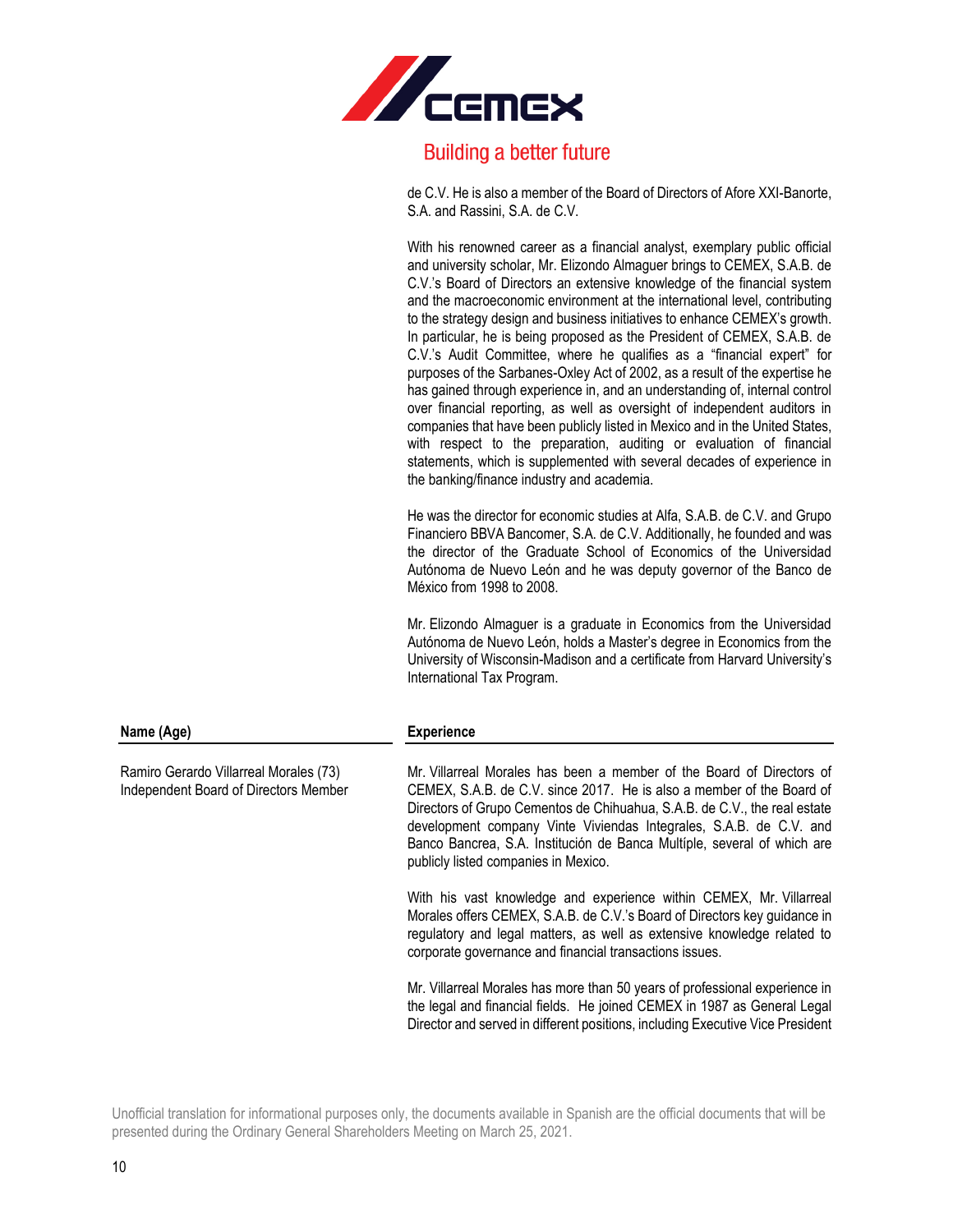

of Legal and Advisor to the Chairman of the Board of Directors and the Chief Executive Officer of CEMEX until December 2017.

Prior to this, he served as General Director of Banca Regional de Banpaís, a financial institution where he was responsible for the operation of the bank's 121 branches; and, until February 2012, he was the secretary of the Board of Directors of Enseñanza e Investigación Superior, A.C., a non-profit company that manages the Instituto Tecnológico y de Estudios Superiores de Monterrey. Likewise, he served as Secretary of CEMEX, S.A.B. de C.V.'s Board of Directors from 1995 to March 30, 2017 and was the Secretary of CEMEX México's Board of Directors until February 2017.

He graduated with a degree in Law with honorary citation from the Universidad Autónoma de Nuevo León and received a Master's of Science degree in Finance from the University of Wisconsin-Madison, where he was appointed to the honor roll.

| ⊵xperience |  |
|------------|--|
|            |  |

Mr. Jaramillo Sanint has been a member of CEMEX, S.A.B. de C.V.'s Board of Directors since 2018. He is also a member of the boards of Minerva Foods (Brazil), Phoenix Group (USA) and the non-profit organization Medicines For Malaria Ventures, based in Geneva, Switzerland, and founded and manages a program of sustainable economic development in the Orinoco Basin in Colombia.

With an outstanding 35-year career in the financial sector and in the field of philanthropy, being mainly focused on the health sector, as well as a deep knowledge of the overall United States and SCA&C regions, Mr. Jaramillo Sanint not only brings to CEMEX, S.A.B. de C.V.'s Board of Directors an extensive experience in financial matters, but also in corporate social responsibility, one of the pillars of CEMEX's global business strategy to achieve sustainable growth and create long-term value.

Among other positions, he was a member of the Board of Directors of CEMEX Latam Holdings, S.A., a publicly listed company in Colombia. He also served as Chairman of the Board of Directors and CEO of Santander USA (Sovereign Bank), Banco Santander Brasil, Banco Santander Colombia and CEO of Citibank Mexico and Citibank Colombia.

After his retirement, he has focused on philanthropic work in global health, leading the transformation of The Global Fund to Fight AIDS, Tuberculosis and Malaria. As a consequence of the turnaround, The Global Fund raised \$13 billion from 2017 to 2020.

Mr. Jaramillo Sanint holds an M.B.A. and Bachelor's degree in Marketing from California State University. In 2015, Mr. Jaramillo received honorary

**Name** (Age)

Gabriel Jaramillo Sanint (71)

Independent Board of Directors Member

Unofficial translation for informational purposes only, the documents available in Spanish are the official documents that will be presented during the Ordinary General Shareholders Meeting on March 25, 2021.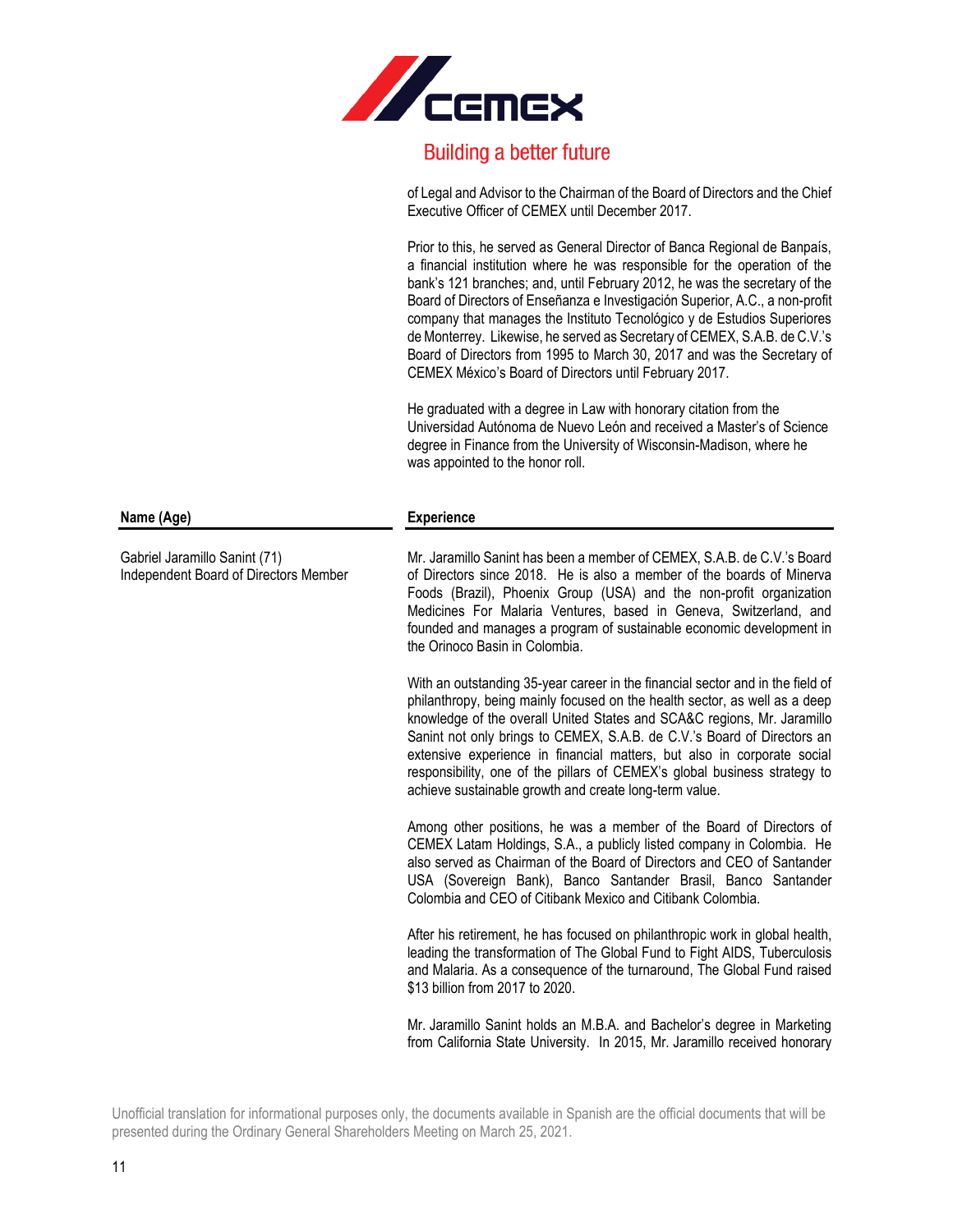

degrees from Universidad Autónoma de Manizales and North Eastern University.

#### **Name (Age) Experience**

Isabel María Aguilera Navarro (60) Independent Board of Directors Member

Mrs. Aguilera Navarro is an independent consultant and also an associate professor at the ESADE Business School in Barcelona. She is a member of the Board of Directors of the following publicly listed companies: Oryzon Genomics, S.A. since November 2015, Spain Real Estate SOCIMI, S.A. since June 2017 and the Italian bank Banca Farmafactoring S.p.A. (BFF) since April 2018. Since April 2019, Mrs. Aguilera Navarro has been a member of the Board of Directors of HPS, and, since December 2019, she has been a member of the non-listed company Making Science.

With her vast experience and extensive knowledge of multinational corporations, Mrs. Aguilera Navarro brings to the CEMEX, S.A.B. de C.V. Board of Directors guidance and strategic vision which contributes to its business strategy and to enhancing CEMEX, S.A.B. de C.V.'s objectives at a global level, including the constant strengthening of information technology and digitalization efforts.

Mrs. Aguilera Navarro was President of General Electric (GE) Spain and Portugal from 2008 to 2009, General Manager of Google Inc. Spain and Portugal (now Alphabet) from 2006 to 2008, Operations Director of NH Hotel Group SA from May 2002 to June 2005 and General Director of Dell Computer Corporation for Spain, Italy and Portugal, from March 1997 to May 2002. The Financial Times named her one of the 25 most important women executivesin Europe, while Fortune Magazine rated her as one of the 50 leading women in the world.

Mrs. Aguilera Navarro was also a member of the Board of Directors of Indra Sistemas, S.A. from 2005 to 2017, Banco Mare Nostrum (BMN) from 2013 to 2017, Emergia Contact Center, S.L. from 2011 to 2015, Aegon Spain from 2014 to 2016, Egasa SXXI from 2015 to 2019 and Laureate Education Inc. from 2002 to 2006.

She has also served as a Counselor to several Spanish non-profit organizations, such as the Companies Institute (Instituto de Empresa) and the Association for Management Progress (Asociación para el Progreso de la Gestión). She was a member of the Advisory Board of Farmaindustria, Ikor and Pelayo Mutua de Seguros and a business entrepreneur from 2009 to 2012 at Twindocs International.

Mrs. Aguilera Navarro has a degree in Architecture and Urban Planning from the Escuela Técnica Superior de Arquitectura de Sevilla (ETSA) and an M.B.A. from the IE Business School. Mrs. Aguilera Navarro participated in the Program for General Management by the IESE Business School and the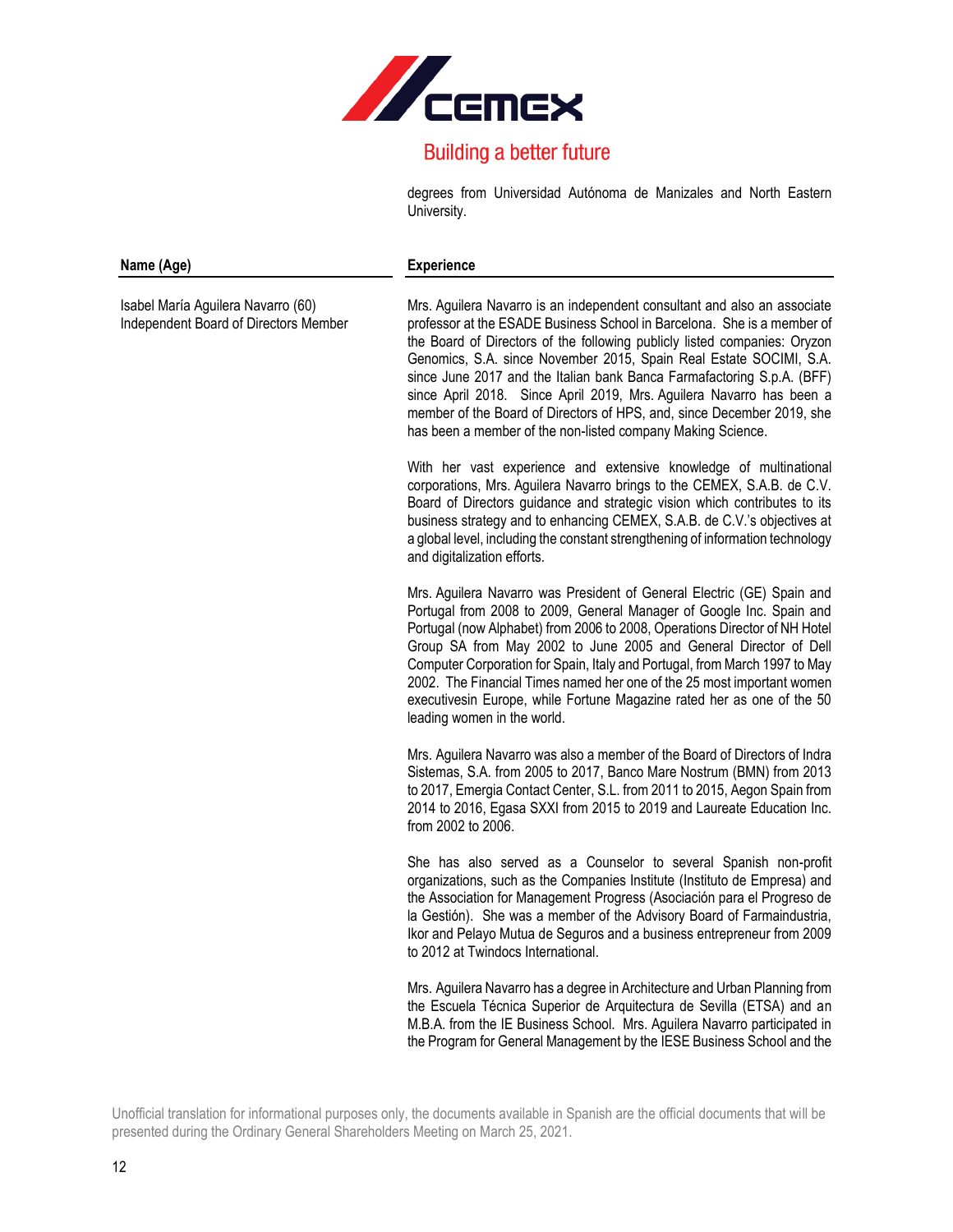

Program for Senior Management of Leading Companies by the San Telmo Institute.

Rogelio Zambrano Lozano is proposed as Chairman of CEMEX, S.A.B. de C.V.'s Board of Directors.

Roger Saldaña Madero and René Delgadillo Galván are proposed as Secretary and Alternate Secretary of CEMEX, S.A.B. de C.V.'s Board of Directors, respectively, without being members of CEMEX, S.A.B. de C.V.'s Board of Directors.

| Name (Age)                  | <b>Experience</b>                                                                                                                                                                                                                                                                                                                                                                                                                                                                                                                                                                                                                                                                                                                                                                                                                                                                                                                                                                                                                                                                                                                                                                                                                                                                  |  |
|-----------------------------|------------------------------------------------------------------------------------------------------------------------------------------------------------------------------------------------------------------------------------------------------------------------------------------------------------------------------------------------------------------------------------------------------------------------------------------------------------------------------------------------------------------------------------------------------------------------------------------------------------------------------------------------------------------------------------------------------------------------------------------------------------------------------------------------------------------------------------------------------------------------------------------------------------------------------------------------------------------------------------------------------------------------------------------------------------------------------------------------------------------------------------------------------------------------------------------------------------------------------------------------------------------------------------|--|
| Roger Saldaña Madero (52)   | Joined CEMEX in 2000 and served as Legal Counsel of CEMEX and, from<br>2001 to 2011, as General Counsel of NEORIS, a CEMEX subsidiary<br>specialized in providing information technology services. From 2005 and<br>until 2017, Mr. Saldaña was Senior Corporate Counsel of CEMEX, and was<br>responsible for, among other matters, corporate finance legal affairs and,<br>since June 1, 2017, has served as CEMEX's Senior Vice President of Legal.<br>On March 30, 2017, Mr. Saldaña was appointed Secretary of the Board of<br>Directors of CEMEX, S.A.B. de C.V. and the committees to such Board.<br>Prior to joining CEMEX, he served as Legal Counsel in CYDSA, S.A.B. de<br>C.V. in the city of Monterrey, Nuevo León, Mexico, was a foreign associate<br>in the law firm Fried, Frank, Harris, Shriver & Jacobson, in New York, N.Y.,<br>USA and previously was Chief of the Double Taxation Department in<br>Mexico's Ministry of Finance and Public Credit (Secretaría de Hacienda y<br>Crédito Público) in Mexico City, Mexico. Mr. Saldaña is a graduate of the<br>Universidad de Monterrey, A.C. (UDEM) with a degree in Law, holds a<br>Master's degree in Law (LLM) from Harvard University and a diploma from<br>Harvard University's International Tax Program. |  |
| René Delgadillo Galván (60) | Joined CEMEX in 1989 and serves as Corporate, Security Transactions in<br>Mexico and Corporate Control Legal Director of CEMEX, S.A.B. de C.V.<br>On March 31, 2017, Mr. Delgadillo was appointed Alternate Secretary of<br>the Board of Directors of CEMEX, S.A.B. de C.V. He holds a Law Degree<br>from the Universidad de Monterrey. He studied postgraduate studies at<br>the Universidad Panamericana in Mexico City in the specialties in<br>Economic and Corporate Law, Law of the Mexican Financial System<br>(Honorable Mention) and International Finance Law (Honorable Mention),<br>as well as the Business Administration Program D-1 at the Instituto<br>Panamericano de Alta Dirección de Empresa (IPADE), and the addition to<br>the Training Program for Management Advisors of the Center for Best<br>Practices and Corporate Governance of the Escuela de Graduados en<br>Administración y Dirección de Empresas (EGADE). Since 1989 he has<br>been Professor of Law at the Instituto Tecnológico y de Estudios<br>Superiores de Monterrey. Prior to joining CEMEX, Mr. Delgadillo served<br>from 1981 to 1989 at the corporate offices of what is now Xignux. Mr.<br>Delgadillo is Secretary of the Board of Directors of ABC Capital, S.A.,                   |  |